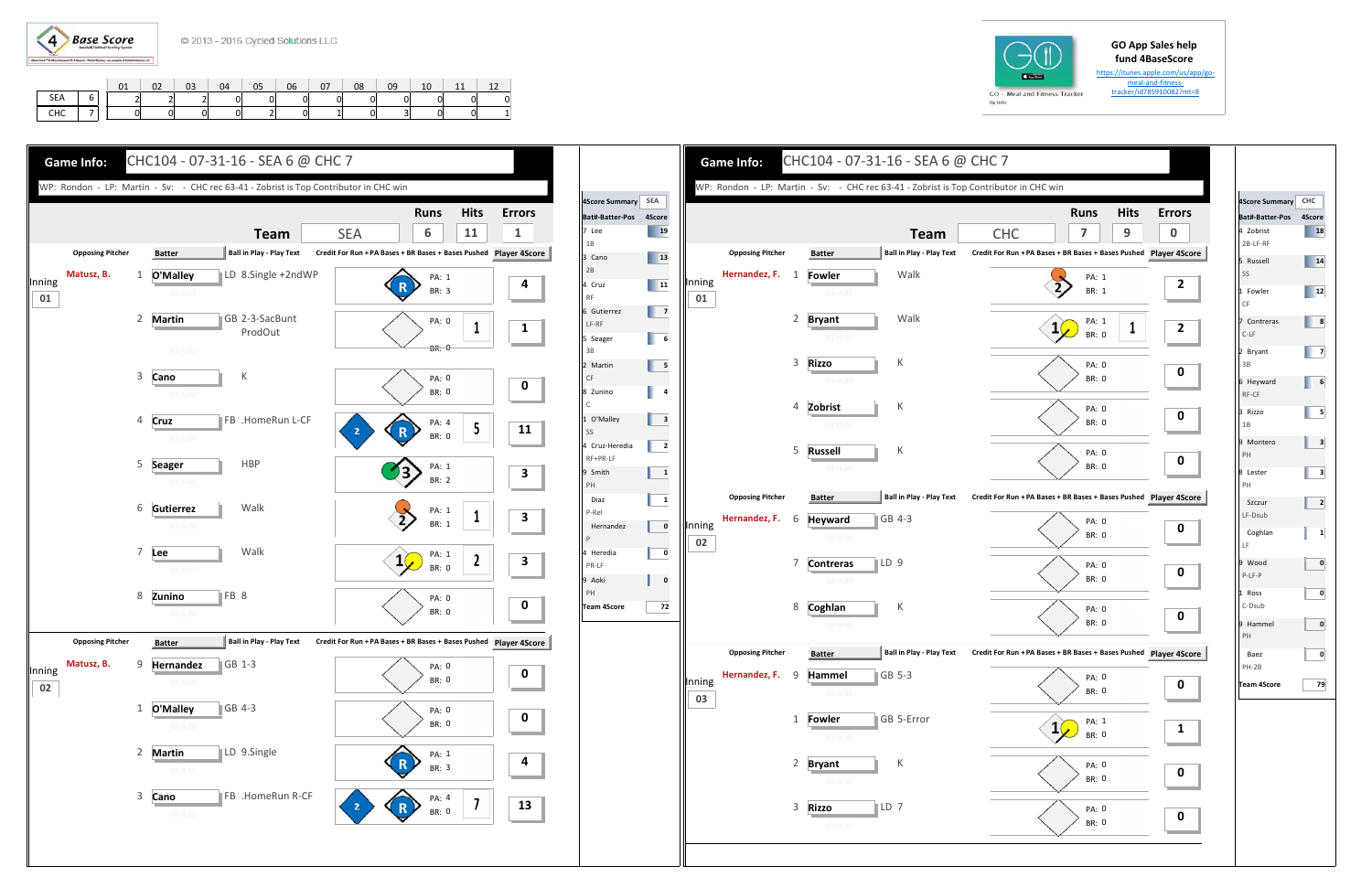



https://itunes.apple.com/us/app/go‐ meal‐and‐fitness‐tracker/id785910082?mt=8

|            |              | 01 | $\begin{array}{ccc} & 0 & \\ & 0 & \end{array}$ | $\overline{\phantom{0}}$ 03 | 04 | $\begin{array}{ccc} \end{array}$ 05 | 06 | 07 |  | 10 | 11 | 12 |
|------------|--------------|----|-------------------------------------------------|-----------------------------|----|-------------------------------------|----|----|--|----|----|----|
| SEA        | $\mathbf{O}$ |    |                                                 |                             |    |                                     |    |    |  |    |    |    |
| <b>CHC</b> |              |    |                                                 |                             |    |                                     |    |    |  |    |    |    |

|              | <b>Opposing Pitcher</b> |                | <b>Batter</b>                           | <b>Ball in Play - Play Text</b> | Credit For Run + PA Bases + BR Bases + Bases Pushed Player 49 |                         |
|--------------|-------------------------|----------------|-----------------------------------------|---------------------------------|---------------------------------------------------------------|-------------------------|
| Inning<br>04 | Hernandez, F.           | 4              | Zobrist<br>$04 - H - 13$                | GB 8.Single                     | PA: 1<br>BR: 1                                                | $\overline{\mathbf{c}}$ |
|              |                         | 5              | LD 8<br><b>Russell</b><br>$04 - H - 14$ |                                 | PA: 0<br><b>BR: 0</b>                                         | 0                       |
|              |                         | 6              | <b>Heyward</b><br>$04 - H - 15$         | GB 4-3 ProdOut                  | PA: 0<br>1<br><b>BR: 0</b>                                    | 1                       |
|              |                         | 7              | <b>Contreras</b><br>$04 - H - 16$       | К                               | PA: 0<br>BR: 0                                                | 0                       |
|              | <b>Opposing Pitcher</b> |                | <b>Batter</b>                           | <b>Ball in Play - Play Text</b> | Credit For Run + PA Bases + BR Bases + Bases Pushed Player 4S |                         |
| Inning<br>05 | Hernandez, F.           | 8              | Coghlan<br>$05 - H - 17$                | Walk FO'd-3-6                   | PA: 1<br>BR: 0                                                | 1                       |
|              |                         | 9              | <b>Montero</b><br>$05 - H - 18$         | GB 3-6-FO                       | PA: 1<br>$-1$<br>BR: 3                                        | 3                       |
|              |                         | 1              | <b>Fowler</b><br>$05 - H - 19$          | LD 9.Single                     | PA: 1<br>1<br>R<br>BR: 3                                      | 5                       |
|              |                         | $\overline{2}$ | <b>Bryant</b><br>$05-H-20$              | Walk                            | PA: 1<br>$\boldsymbol{2}$<br>BR: 2                            | 5                       |
|              |                         | 3              | <b>Rizzo</b><br>$05 - H - 21$           | К                               | PA: 0<br>BR: 0                                                | 0                       |
|              |                         | $\overline{4}$ | Zobrist<br>$05-H-22$                    | Walk                            | PA: 1<br>3<br>1<br>BR: 1                                      | 6                       |
|              |                         | 5              | <b>Russell</b><br>$05-H-23$             | <b>HBP</b>                      | PA: 1<br>3<br>$\mathbf{1}$<br><b>BR: 0</b>                    | 5                       |
|              |                         | 6              | <b>Heyward</b><br>$05-H-24$             | К                               | PA: 0<br>BR: 0                                                | 0                       |
|              | <b>Opposing Pitcher</b> |                | <b>Batter</b>                           | <b>Ball in Play - Play Text</b> | Credit For Run + PA Bases + BR Bases + Bases Pushed Player 4S |                         |
| Inning<br>06 | Storen, D.              | 7              | <b>Contreras</b><br>$06-H-25$           | GB 6-3                          | PA: 0<br>BR: 0                                                | 0                       |
|              |                         | 8              | Coghlan<br>$06-H-26$                    | GB 4-3                          | PA: 0<br>BR: 0                                                | 0                       |
|              |                         |                |                                         |                                 |                                                               |                         |



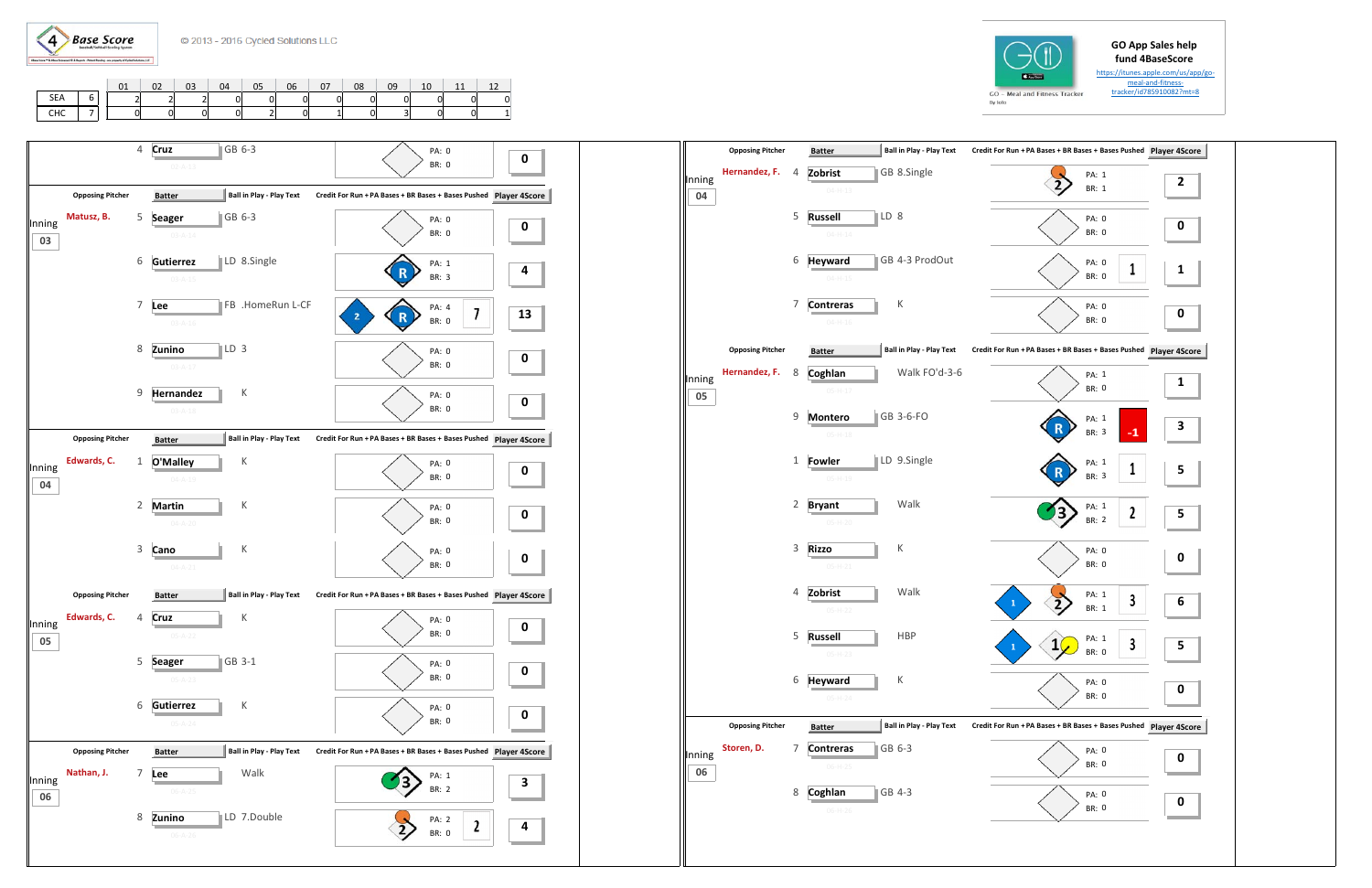

https://itunes.apple.com/us/app/go‐ meal‐and‐fitness‐tracker/id785910082?mt=8

|     | 01 | 02 | 03 | 04 | 05 | 06 | 07 | 08 | 09 | 10 | 11 |  |
|-----|----|----|----|----|----|----|----|----|----|----|----|--|
| SEA |    |    |    |    |    |    |    |    |    |    |    |  |
| CHC |    |    |    |    |    |    |    |    |    |    |    |  |

|              |                         | 9                         | FB <sub>7</sub><br>Wood<br>06-H-27 |                                 | PA: 0<br><b>BR: 0</b>                                         | 0 |
|--------------|-------------------------|---------------------------|------------------------------------|---------------------------------|---------------------------------------------------------------|---|
|              | <b>Opposing Pitcher</b> |                           | <b>Batter</b>                      | <b>Ball in Play - Play Text</b> | Credit For Run + PA Bases + BR Bases + Bases Pushed Player 4S |   |
| Inning<br>07 | Wilhelmsen, T.          | 1                         | <b>Fowler</b><br>$07-H-28$         | Walk +2ndSB                     | PA: 1<br><b>BR: 3</b>                                         | 4 |
|              |                         | $\overline{2}$            | <b>Bryant</b><br>$07-H-29$         | К                               | PA: 0<br><b>BR: 0</b>                                         | 0 |
|              |                         | $\mathsf 3$               | <b>Rizzo</b><br>$07 - H - 30$      | FB 8 ProdOut                    | PA: 0<br>1<br>BR: 0                                           | 1 |
|              |                         | 4                         | Zobrist<br>$07 - H - 31$           | LD 8.Triple                     | PA: 3<br>1<br>$\mathbf{1}$<br>BR: 0                           | 5 |
|              | Diaz, E.                | 5                         | <b>Russell</b><br>$07 - H - 32$    | К                               | PA: 0<br>BR: 0                                                | 0 |
|              | <b>Opposing Pitcher</b> |                           | <b>Batter</b>                      | <b>Ball in Play - Play Text</b> | Credit For Run + PA Bases + BR Bases + Bases Pushed Player 4S |   |
| Inning<br>08 | Diaz, E.                | 6                         | <b>Heyward</b><br>$08 - H - 33$    | GB 6-3                          | PA: 0<br><b>BR: 0</b>                                         | 0 |
|              |                         | 7                         | <b>Contreras</b><br>$08 - H - 34$  | LD 8.Single                     | PA: 1<br>BR: 1                                                | 2 |
|              |                         | 8                         | <b>Szczur</b><br>$08 - H - 35$     | LD 8.Single                     | PA: 1<br>1<br><b>BR: 0</b>                                    | 2 |
|              |                         | 9                         | <b>Baez</b><br>$08 - H - 36$       | К                               | PA: 0<br><b>BR: 0</b>                                         | 0 |
|              |                         | 1                         | Fowler<br>08-H-37                  | К                               | PA: 0<br>BR: 0                                                | 0 |
|              | <b>Opposing Pitcher</b> |                           | <b>Batter</b>                      | <b>Ball in Play - Play Text</b> | Credit For Run + PA Bases + BR Bases + Bases Pushed Player 4S |   |
| Inning<br>09 | Cishek, S.              | 2                         | <b>Bryant</b><br>09-H-38           | Κ                               | PA: 0<br>BR: 0                                                | 0 |
|              |                         | $\ensuremath{\mathsf{3}}$ | <b>Rizzo</b><br>09-H-39            | LD 9.Double                     | PA: 2<br><b>BR: 2</b>                                         | 4 |
|              |                         | 4                         | Zobrist<br>09-H-40                 | LD 7.Single                     | PA: 1<br>1<br>BR: 3                                           | 5 |







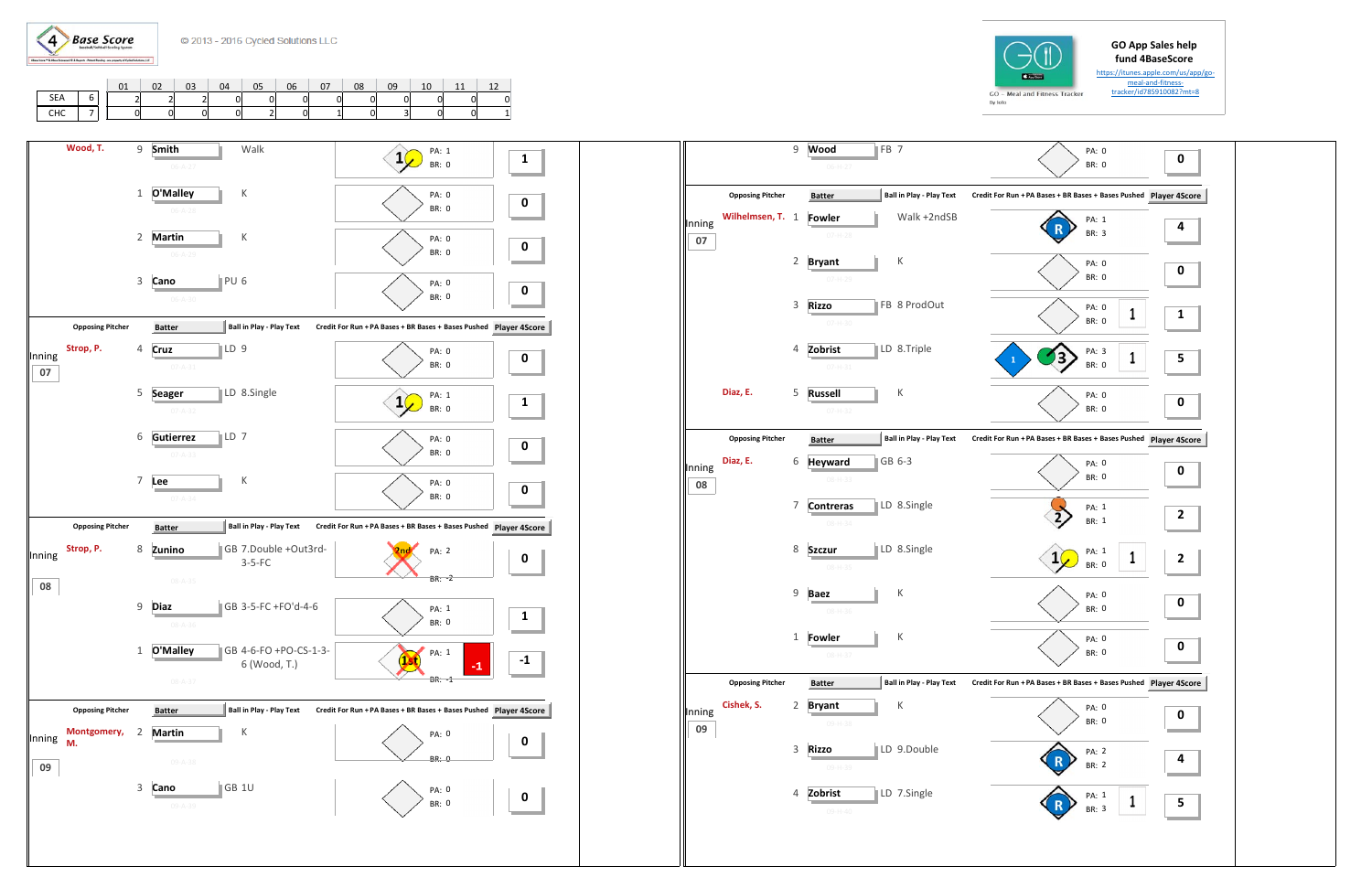



https://itunes.apple.com/us/app/go‐ meal‐and‐fitness‐tracker/id785910082?mt=8

|            | 01 | 02 | 03 | 04 | 05 | 06       | 07 | 08 | 09 | 10 | 11 | 12 |
|------------|----|----|----|----|----|----------|----|----|----|----|----|----|
| <b>SEA</b> |    |    |    |    |    | $\Omega$ |    |    |    |    |    |    |
| CHC        |    |    |    |    |    |          |    |    |    |    |    |    |
|            |    |    |    |    |    |          |    |    |    |    |    |    |



|              |                         | 5            | <b>Russell</b>                                    | LD 7.Single<br>+2ndOnThrow<br>+HomeWP | PA: 2<br>3<br>$\overline{2}$                                  | 9                |
|--------------|-------------------------|--------------|---------------------------------------------------|---------------------------------------|---------------------------------------------------------------|------------------|
|              |                         |              | 09-H-41                                           |                                       | <b>BR: 2</b>                                                  |                  |
|              |                         | 6            | <b>Heyward</b><br>$09 - H - 42$                   | HBP +FO'd-5-4                         | PA: 1<br><b>BR: 0</b>                                         | 1                |
|              |                         | 7            | <b>Contreras</b><br>$09-H-43$                     | GB 5-4-FO +2ndWP                      | PA: 1<br>2<br>1<br><b>BR: 1</b>                               | 5                |
|              |                         | 8            | FB <sub>9</sub><br><b>Szczur</b><br>$09 - H - 44$ |                                       | PA: 0<br>BR: 0                                                | 0                |
|              | <b>Opposing Pitcher</b> |              | <b>Batter</b>                                     | <b>Ball in Play - Play Text</b>       | Credit For Run + PA Bases + BR Bases + Bases Pushed Player 4S |                  |
| Inning<br>10 | Martin, C.              | 9            | <b>Baez</b><br>$10 - H - 45$                      | К                                     | PA: 0<br><b>BR: 0</b>                                         | 0                |
|              |                         | $\mathbf{1}$ | <b>Ross</b><br>$10 - H - 46$                      | К                                     | PA: 0<br><b>BR: 0</b>                                         | 0                |
|              |                         | 2            | <b>Bryant</b><br>$10 - H - 47$                    | GB 4-3                                | PA: 0<br><b>BR: 0</b>                                         | 0                |
|              | <b>Opposing Pitcher</b> |              | <b>Batter</b>                                     | <b>Ball in Play - Play Text</b>       | Credit For Run + PA Bases + BR Bases + Bases Pushed Player 4S |                  |
|              |                         |              |                                                   |                                       | PA: 0                                                         |                  |
| Inning<br>11 | Martin, C.              | 3            | FB <sub>7</sub><br><b>Rizzo</b><br>$11 - H - 48$  |                                       | <b>BR: 0</b>                                                  |                  |
|              |                         | 4            | Zobrist<br>LD 7<br>$11 - H - 49$                  |                                       | PA: 0<br><b>BR: 0</b>                                         | 0<br>0           |
|              |                         | 5            | <b>Russell</b><br>$11 - H - 50$                   | К                                     | PA: 0<br><b>BR: 0</b>                                         |                  |
|              | <b>Opposing Pitcher</b> |              | <b>Batter</b>                                     | <b>Ball in Play - Play Text</b>       | Credit For Run + PA Bases + BR Bases + Bases Pushed Player 4S |                  |
| Inning<br>12 | Martin, C.              | 6            | <b>Heyward</b><br>$12 - H - 51$                   | LD 8.Double                           | PA: 2<br>BR: 2                                                |                  |
|              |                         | 7            | <b>Contreras</b><br>12-H-52                       | FB 8 ProdOut                          | PA: 0<br>1<br>BR: 0                                           |                  |
|              |                         | 8            | Lester<br>12-H-53                                 | GB 1-SacBunt                          | PA: 1<br>1<br>1<br>1<br>BR: 0                                 | 0<br>4<br>1<br>З |

![](_page_3_Picture_7.jpeg)

![](_page_3_Figure_11.jpeg)